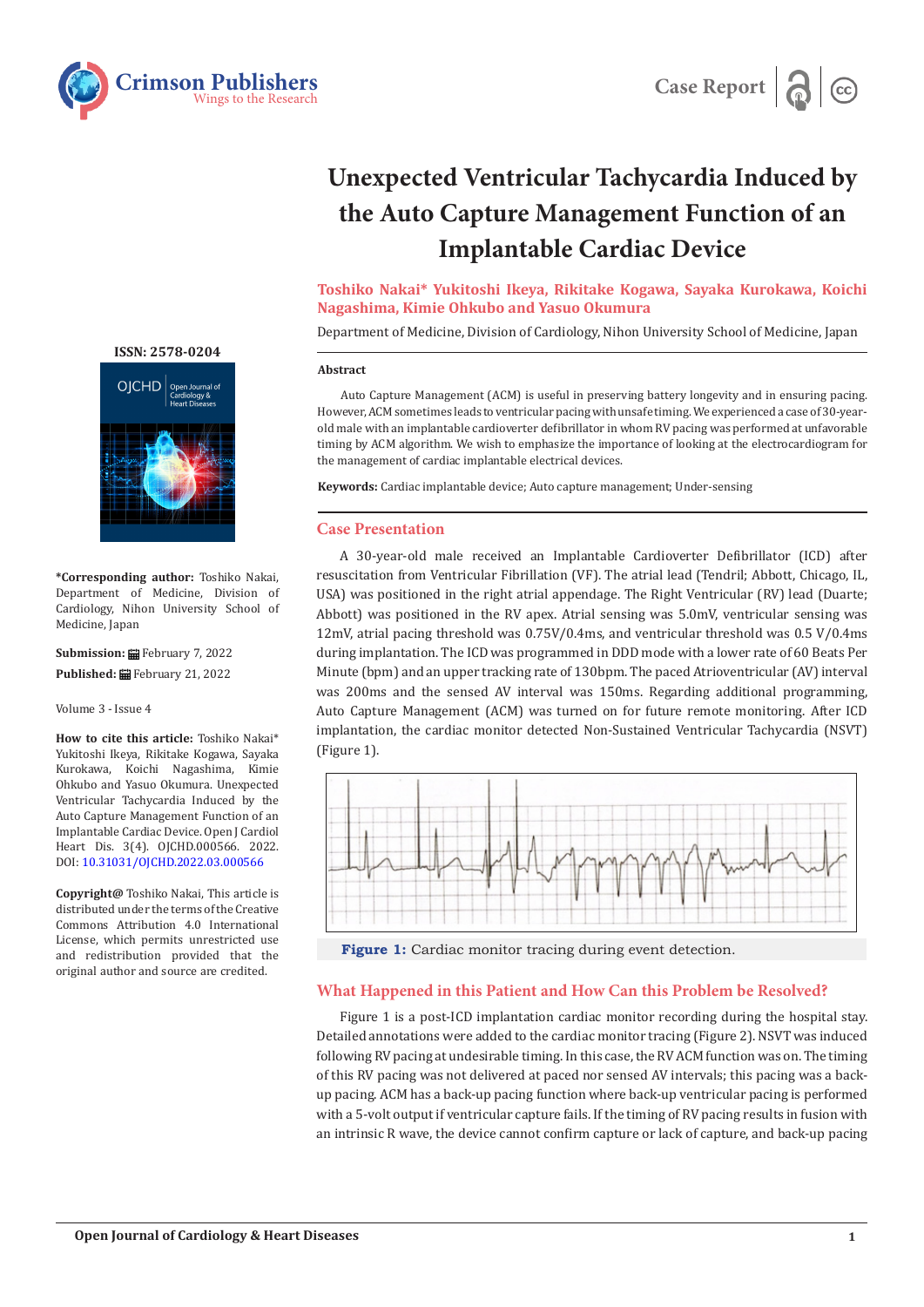continues even when the patient has a conducted beat. The device was not able to sense the first Premature Ventricular Contraction (PVC) and atrial pacing continued with uncaptured pacing. This was followed by back-up ventricular pacing with the fusion avoidance

function, which occurred precisely on the T wave of the second PVC, resulting in NSVT. In this case, use of the ACM function led to an undesirable effect, with the potential for a life-threatening event. Thus, we disabled ACM in this patient.



**Figure 2:** Cardiac tracing with detailed annotations. Back-up ventricular pacing resulted in the induction of non-sustained ventricular tachycardia.

## **Discussion**

Remote Monitoring (RM) is recommended in the management of cardiac electrical devices (Cardiac Implantable Electronic Devices, CIEDS), according to the statements of the Heart Rhythm Society/ American Heart Association/European Heart Rhythm Society and also the Japanese Heart Rhythm Society [1]. The benefits of remote monitoring have been shown in previous clinical studies [2-5]. When using RM, ACM is generally on (activated). ACM is useful in preserving battery longevity and in ensuring pacing. However, ACM sometimes leads to ventricular pacing with unsafe timing. There are also limitations to self-checks performed by CIEDS. Sensing failure cannot be detected by automatic device checks. The pacemaker cannot recognize whether sensing is detected correctly; for example, the detection may result from far-field sensing, or electromagnetic interference, or noise caused by lead fracture. Sometimes with DDD mode, under-sensing of atrial activity leads to mistimed ventricular pacing, and this can occasionally result in a spike on the T wave. All studies reported that remote monitoring significantly reduces the number of follow-up visits, time spent per visit by patients and physicians, increases patients' follow-up adherence, and improves outcomes. However, we must be careful to confirm that the device is working correctly and safely, and does not put the patient at risk. We here wish to raise an alert concerning the use of remote monitoring to manage CIEDS without looking at the electrocardiogram. There many potentially concerning issues related to device operation, which may be minor, but may also be severe, and in any case need to be corrected. Careful consideration

is needed with the use of remote monitoring and it is important not to place excessive trust in this modality.

# **Conclusion**

ACM function is commonly used in RM management. However, we have to know a pit fall of this function like this case. Many minor issues may be encountered that, even if they are not immediately life-threating, have the potential to lead to serious future problems in these patients. Recently, due to COVID-19, RM has been strongly recommended in clinical practice for follow-up of CIEDS, and we wish to raise the concern that there might be excessive trust in RM. We again emphasize that the aim of RM is not to save clinic time, but to provide better quality in the management of CIEDS as an additional option to the in-person visit. It is important to see the electrocardiogram for the management of CIEDs.

# **Conflict of interest**

T. Nakai belongs to a department established by contributions from Abbott Medical, Biotronik Japan, Medtronic Japan, Japan Lifeline, and Boston Scientific. T. Nakai received lecture fees from Abbott Medical and Medtronic Japan. All of the other authors have no conflicts of interest to report.

# **References**

1. [Slotwiner D, Varma N, Akar JG, Annas G, Beardsall M, et al. \(2015\) HRS](https://pubmed.ncbi.nlm.nih.gov/25981148/) [expert consensus statement on remote interrogation and monitoring](https://pubmed.ncbi.nlm.nih.gov/25981148/) [for cardiovascular implantable electronic devices. Heart Rhythm 2015:](https://pubmed.ncbi.nlm.nih.gov/25981148/) [12\(7\): e69-e100.](https://pubmed.ncbi.nlm.nih.gov/25981148/)